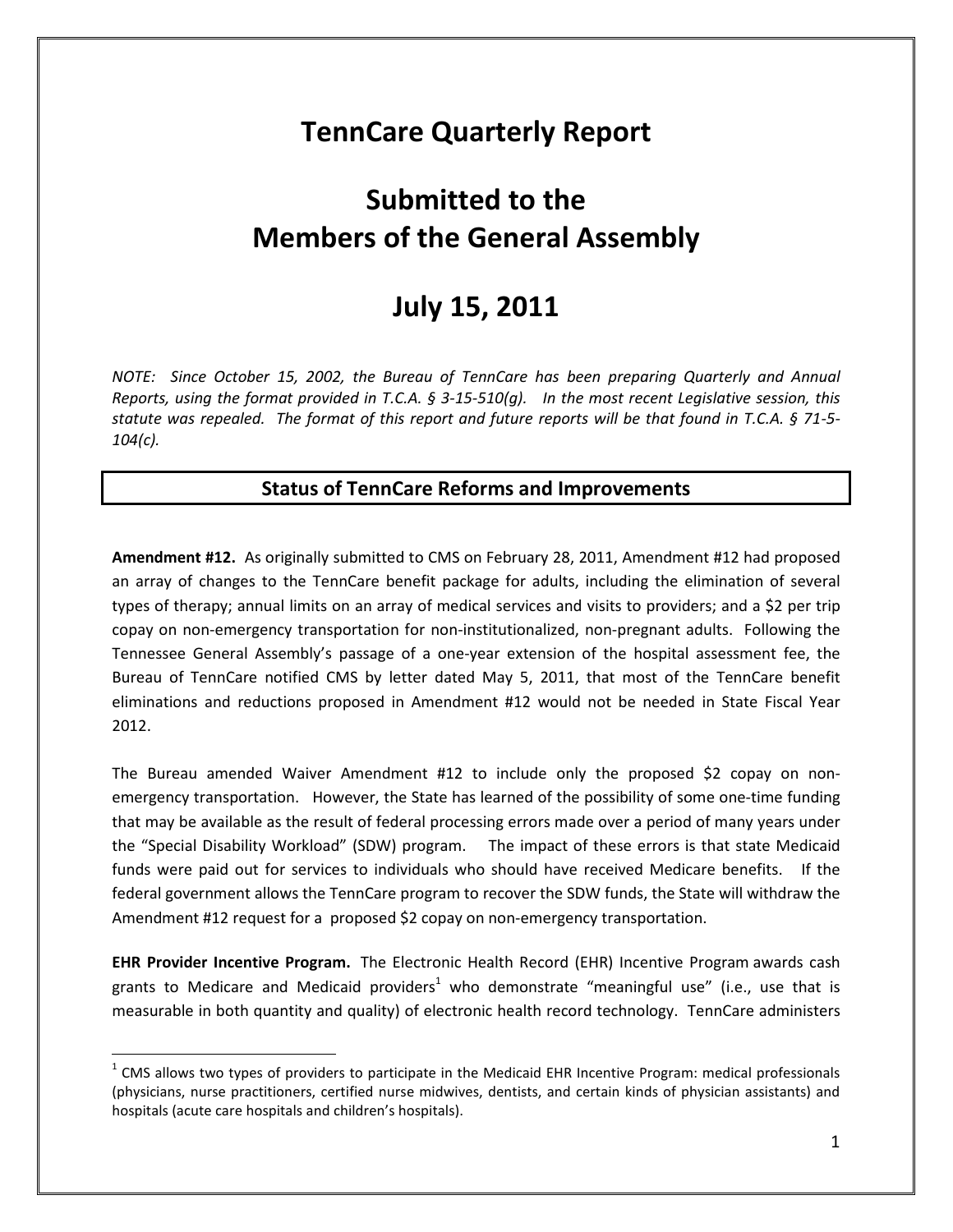Tennessee's Medicaid EHR program, the vast majority of funding for which is provided by the federal government.<sup>2</sup> During the April-June quarter, Tennessee's EHR Incentive Program achieved milestones in the categories of provider registration, attestation, and distribution of grant monies.

The registration of providers continues to exceed expectations. Although early estimates had placed the likely number of registrants for all of calendar year 2011 at 1,500, 1,399 providers<sup>3</sup> were registered by the conclusion of the first six months alone. In addition, as of the end of the quarter, Tennessee led the nation in the number of verified<sup>4</sup> registrants with 1,216, which was 340 greater than Texas, the state with the second highest total. $5$ 

Similarly positive progress was made in the field of attestation, the process by which providers affirm that they meet encounter and certification requirements. Attestation began on April 1, 2011, and, by the end of June, appropriate paperwork had been mailed to 974 providers with just over 400 completed forms returned. One key to the success of attestation has been the Bureau's ability to communicate instructions and updates to providers through a dedicated webpage (located at http://www.state.tn.us/tenncare/hitech.html) and through newsletters distributed by TennCare's EHR ListServ (subscriptions to which may be obtained at http://www.state.tn.us/tenncare/medicaidhitemail.html).

The quarter drew to a close with Tennessee's first distributions of grant funds. The Bureau approved or issued almost \$2.5 million in payments to a total of forty-five providers (three hospitals and forty-two medical professionals).

**Fluoride Varnish and Dental Screening Program.** On April 1, 2011, TennCare launched a new initiative to improve the dental health of enrollees within the age range of three through five years. The program reimburses non-traditional providers who conduct dental screenings and apply fluoride varnish to the teeth of eligible TennCare recipients.<sup>6</sup> The category of non-traditional providers includes all of the following:

- Primary Care Physicians
- Pediatricians
- Physician Assistants
- Nurse Practitioners
- Public Health Nurses

 $2$  The federal government covers 90% of administrative costs and 100% of the incentive payments.

<sup>&</sup>lt;sup>3</sup> The registration total consists of 759 physicians, 479 nurse practitioners, 69 acute care hospitals, 35 physician assistants, 28 certified nurse midwives, and 29 dentists.

 $4$  Verification consists of making sure that a provider has a valid Medicaid identification number and Tennessee Health Care license, and has no sanctions.

<sup>&</sup>lt;sup>5</sup> See https://portal.cms.hhs.gov/.

 $6$  To qualify for reimbursement, the provider must deliver both services during the same visit.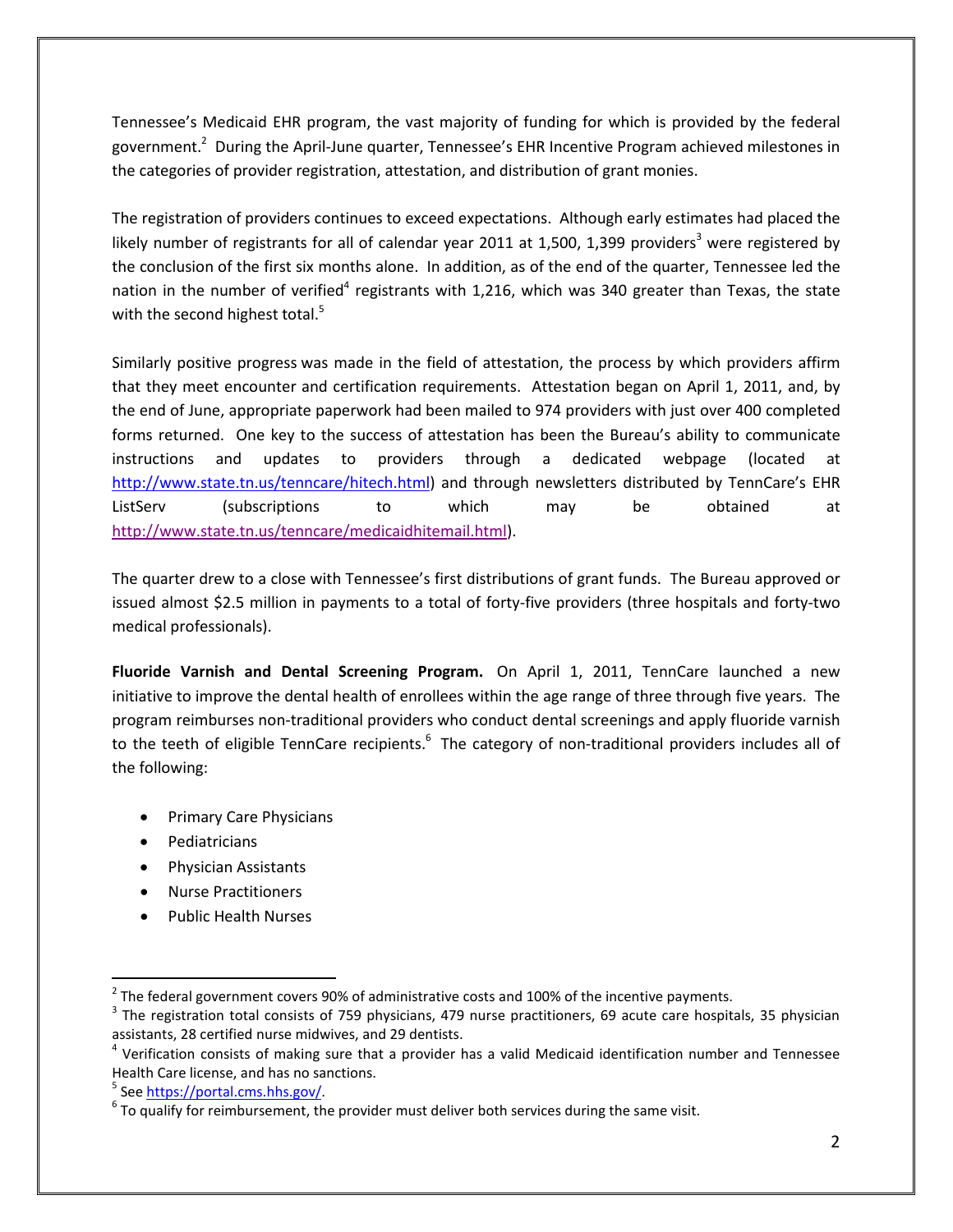Eligible TennCare enrollees are permitted two visits per year, translating to one application of fluoride varnish every six months. The program is expected to expand the number of children who receive preventive dental services and may increase referrals to dentists for dental care.

The fluoride and varnish dental screening program is administered by Delta Dental through its TennDent program. Providers interested in participating can begin the application process online at http://www.tenndent.com/Fluoride.aspx.

**CMMI Grant.** On April 5, 2011, the Center for Medicare and Medicaid Innovation (CMMI) awarded TennCare a planning grant worth up to \$1 million to devise a system of integrated care for dual eligibles.

CMMI, a division of CMS, was established by the Affordable Care Act to "test innovative payment and service delivery models to reduce program expenditures . . . while preserving or enhancing the quality of care furnished to individuals" who are dually eligible for Medicare and Medicaid (called "dual eligibles").<sup>7</sup> Recognizing that dual eligibles are likely to have significant health care needs, and recognizing that the current system of care available to this population is fragmented and costly, CMMI invited states to submit proposals to integrate care for dual eligibles. The Bureau advanced a proposal to develop a plan that would add Medicare Part A and Part B benefits to the TennCare program, thereby allowing dual eligibles to receive coordination of care through their TennCare Managed Care Organizations.

Tennessee is one of only fifteen states to receive the award. Development of an approvable plan is the necessary first step to additional funding for the implementation of TennCare's plan. Further details about the award are available from CMMI at http://innovations.cms.gov/areas-of-focus/seamless-andcoordinated-care-models/state-demonstrations-to-integrate-care-for-dual-eligible-individuals.

*John B.* The *John B.* lawsuit addresses the adequacy of services provided by TennCare to children under the age of 21. Shortly after assuming responsibility for the case, Judge Thomas A. Wiseman, Jr. issued a Case Management Order, which identified current substantial compliance with the requirements of the consent decree as the primary issue to be resolved at trial. The Order also provided a schedule for discovery, and set a trial date of October 31, 2011. During the April-June quarter, both parties met the discovery requirements of Judge Wiseman's Order by exchanging preliminary witness lists, preliminary exhibit lists, and proposed factual stipulations. The State, moreover, produced data from two databases: TennCare's claims database (known as "interChange") and the Department of Children's Services' Tennessee Family and Child Tracking System (referred to as "TFACTS"). The Plaintiffs, in turn, submitted their contentions regarding the State's claims of compliance with the *John B.* consent decree.

The deposition of witnesses began on June 9 but will not conclude until next quarter. All aspects of discovery related to expert testimony will be conducted next quarter as well.

 $<sup>7</sup>$  See Section 3021 of the Affordable Care Act.</sup>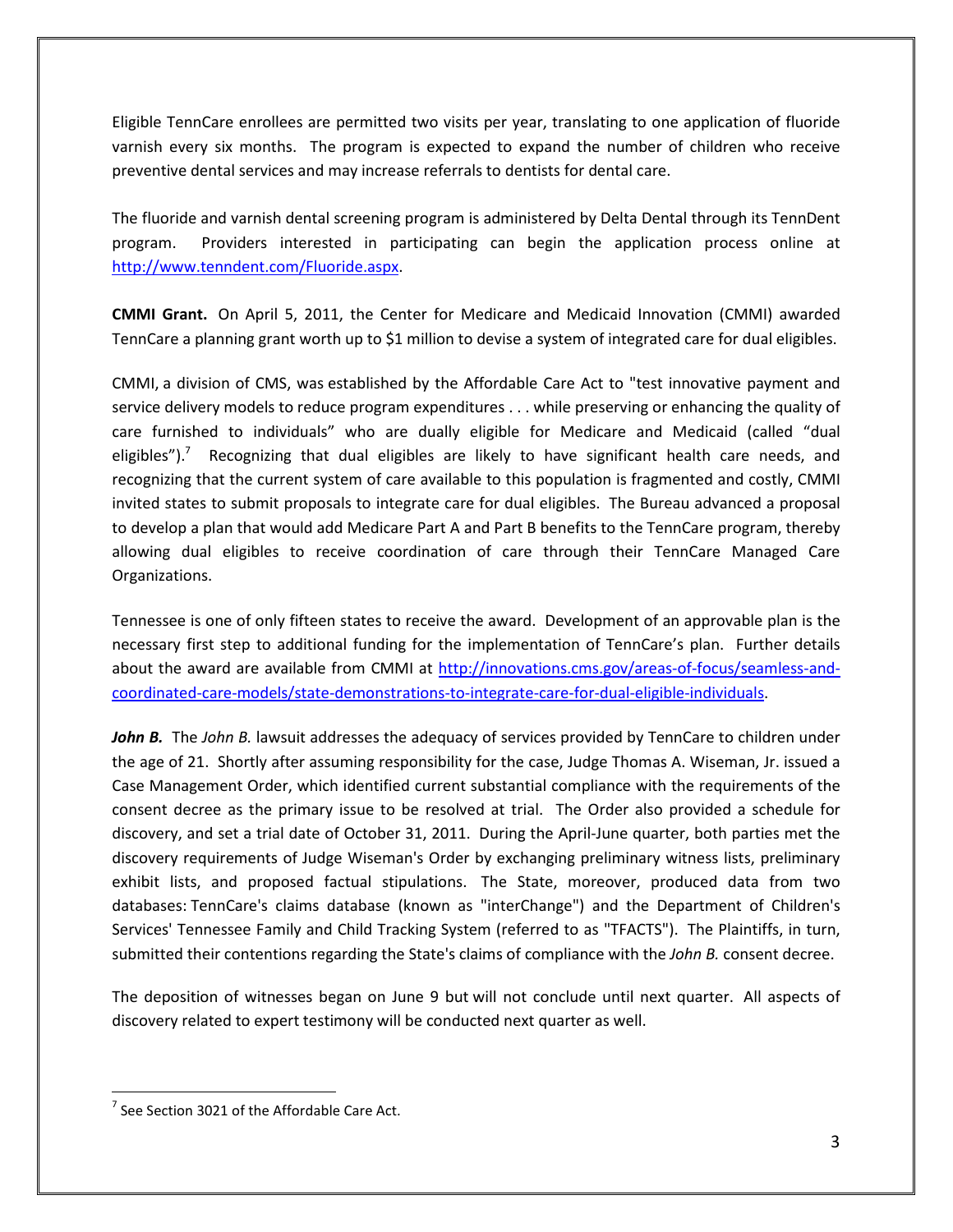**Conclusion of Emergency Room Diversion Grant.** From April 15, 2008, through April 14, 2011, TennCare was the recipient of the Tennessee Emergency Room Diversion Grant (ERDG) from CMS. The aim of the program was to encourage TennCare enrollees who needed medical care for non-emergency health problems to seek treatment from providers other than emergency rooms. Funds from the grant were used to open and operate medical clinics in all three Tennessee Grand Regions as an alternative to emergency rooms. Use of these facilities was not restricted to TennCare enrollees, and non-TennCare patients were responsible for reimbursing the clinics—through insurance or self-pay—as they would any other provider. On April 14, 2011, two initiatives funded by the grant, Brownsville's Haywood County Clinic and Chattanooga's VSHP Partnership Erlanger, concluded operations.<sup>8</sup>

Both clinics fulfilled the goals for which they were designed. Over the course of its existence, Haywood County Clinic treated a total of 2,329 patients, 1,211 (or 52 percent) of whom were TennCare recipients. Virtually all of these individuals would have sought treatment in an emergency room had the clinic not existed. VSHP Partnership Erlanger's pediatric clinic,<sup>9</sup> furthermore, provided care to 16,960 patients, 10,854 (or 64 percent) of whom were Medicaid<sup>10</sup> recipients. Patients of both clinics expressed high levels of customer satisfaction: 94 percent of Haywood County Clinic's patients and 98 percent of VSHP Partnership Erlanger's patients stated that they were either "satisfied" or "very satisfied" with the care they had received.

**Provider Investigations Unit.** Although the Provider Investigations Unit (PIU) began operations only in September 2010, its work has already become a critical component in maintaining the integrity of the TennCare program.

The mission of the PIU is to "monitor provider claims to ensure that they are reasonable, appropriate and comply with TennCare Rules and Policies." Using data about unusual provider claims furnished by managed care contractors, providers, and other internal and external sources, the unit conducts thorough investigations before presenting its findings on civil matters to TennCare leadership, which in turn refers certain matters to the Attorney General's Office and findings on criminal matters to the Tennessee Bureau of Investigation (TBI).<sup>11</sup>

The PIU staff consists of two investigators, one Certified Professional Coder, and an investigations manager, all of whom have achieved Certified Fraud Examiner status. This level of expertise is necessary in addressing the complexities of more than seventy cases referred to the unit so far. While the demands of such a caseload are imposing, the PIU has established even broader objectives, including

 $8$  A third initiative, Nashville Medical Home Connection, ceased work at the end of the April-June 2010 quarter as the result of exhaustion of its ERDG funds.

<sup>&</sup>lt;sup>9</sup> VSHP Partnership Erlanger's planned adult clinic never became operational.

<sup>&</sup>lt;sup>10</sup> A portion of these patients were enrolled in the Medicaid programs in Alabama and Georgia, states that border Chattanooga.

<sup>&</sup>lt;sup>11</sup> Previously, the PIU referred cases to a committee staffed by members of TennCare, the Attorney General's Office, TBI, and others; the committee, in turn, determined whether further investigation was warranted. This intermediate step has now been removed in the interest of efficiency.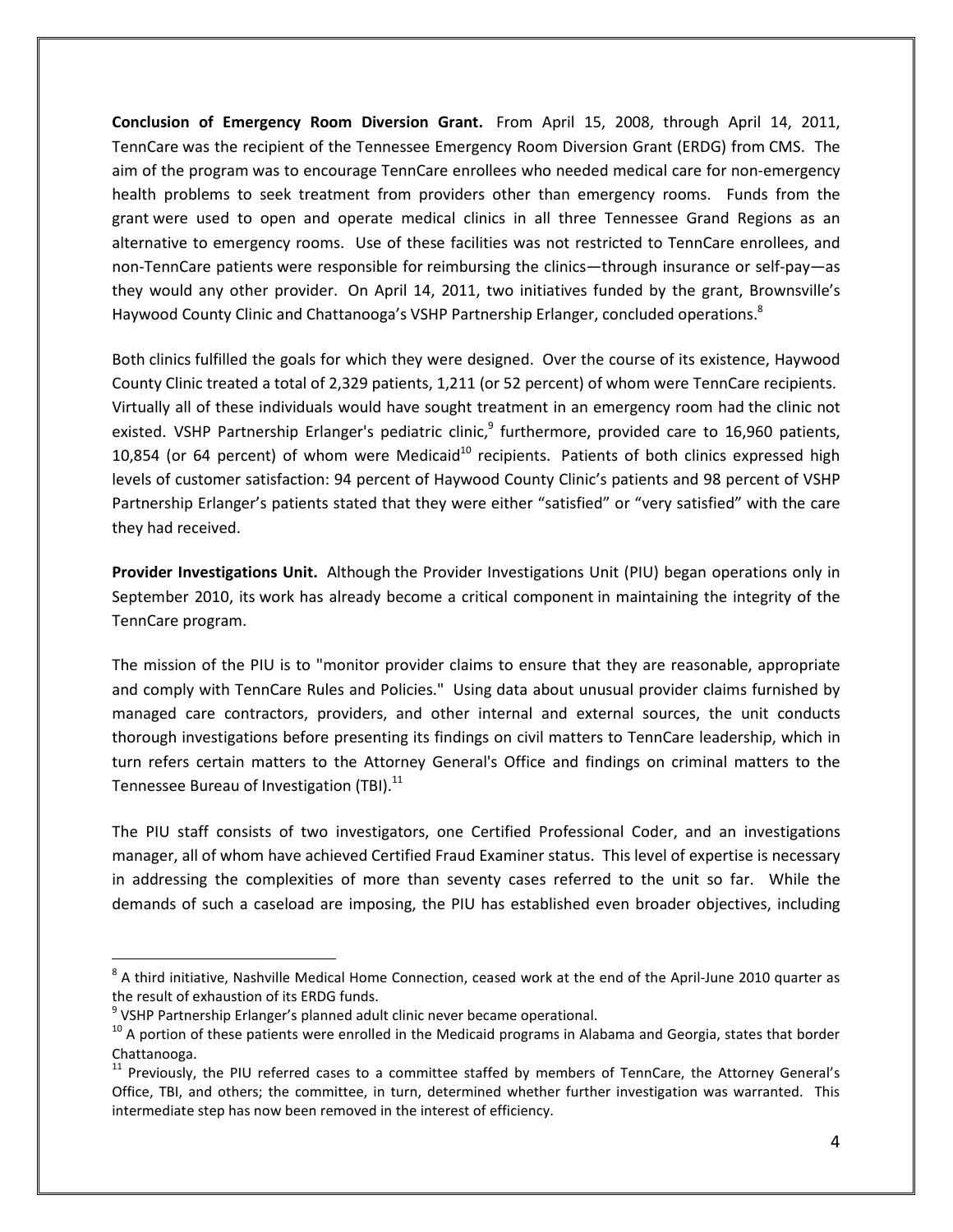heightened supervision of pain medication clinics and physicians who prescribe the drug Suboxone®. Additional goals will be defined as the unit's investigations continue and as its staff expands.<sup>12</sup>

**Quality Improvement Strategy.** As required by federal law,<sup>13</sup> federal regulation,<sup>14</sup> and the State's Waiver agreement with CMS,<sup>15</sup> TennCare has developed a strategy for evaluating and improving the quality and accessibility of care offered to enrollees through the managed care network. The Bureau submitted its annual update of the strategy—entitled "2011 Quality Assessment and Performance Improvement Strategy"—to CMS on June 2, 2011. In addition to laying out the measures of quality assurance already in place, the report outlines TennCare's goals and objectives for the years ahead. CMS approved TennCare's strategy on June 10, 2011, and the Bureau posted the document online at http://www.tn.gov/tenncare/forms/qualitystrategy2011.pdf.

**Recognition of Chief Information Officer.** In June 2011, TennCare Chief Information Officer Brent Antony was named one of eleven top executives and thought leaders in the healthcare information technology industry. The honor was bestowed jointly by eMids Technologies, a healthcare IT and consultation company, and Healthcare Payer News, an online news source dedicated to IT, finance, and policy in the field of health. Antony, who joined TennCare in 2005 and holds dual masters degrees in health systems management, oversees all aspects of the Bureau's information technology systems management. The eleven recipients of the honor were cited for "leadership and innovation in their field."

**Essential Access Hospital (EAH) Payments.** The TennCare Bureau continued to make Essential Access Hospital payments during this period. Essential Access Hospital payments are payments from a pool of \$100 million (\$34,220,000 in State dollars) appropriated by the General Assembly.

The methodology for distributing these funds specifically considers each hospital's relative contribution to providing services to TennCare members, while also acknowledging differences in payer mix and hospitals' relative ability to make up TennCare losses. Data from the Hospital Joint Annual Report is used to determine hospitals' eligibility for these payments. Eligibility is determined each quarter based on each hospital's participation in TennCare. In order to receive a payment for the quarter, a hospital must be a contracted provider with TennCare Select and at least one other Managed Care Organization (MCO), and it must have contracted with TennCare Select for the entire quarter that the payment represents. Excluded from the Essential Access Hospital payments are Critical Access Hospitals, which receive cost-based reimbursement from the TennCare program and, therefore, do not have unreimbursed TennCare costs, and the five State mental health institutes.

The Essential Access Hospital payments for the fourth quarter of State Fiscal Year 2011 are shown in the table below.

 $12$  A registered nurse and a second Certified Professional Coder are scheduled to begin work for the PIU on July 18, 2011.

<sup>13</sup> 42 U.S.C. § 1396u-2(c)(1)(A)

<sup>14</sup> 42 C.F.R. § 438.202

<sup>15</sup> Special Term and Condition #45(c) of the TennCare Waiver, which is located online at http://www.tn.gov/tenncare/forms/tenncarewaiver.pdf.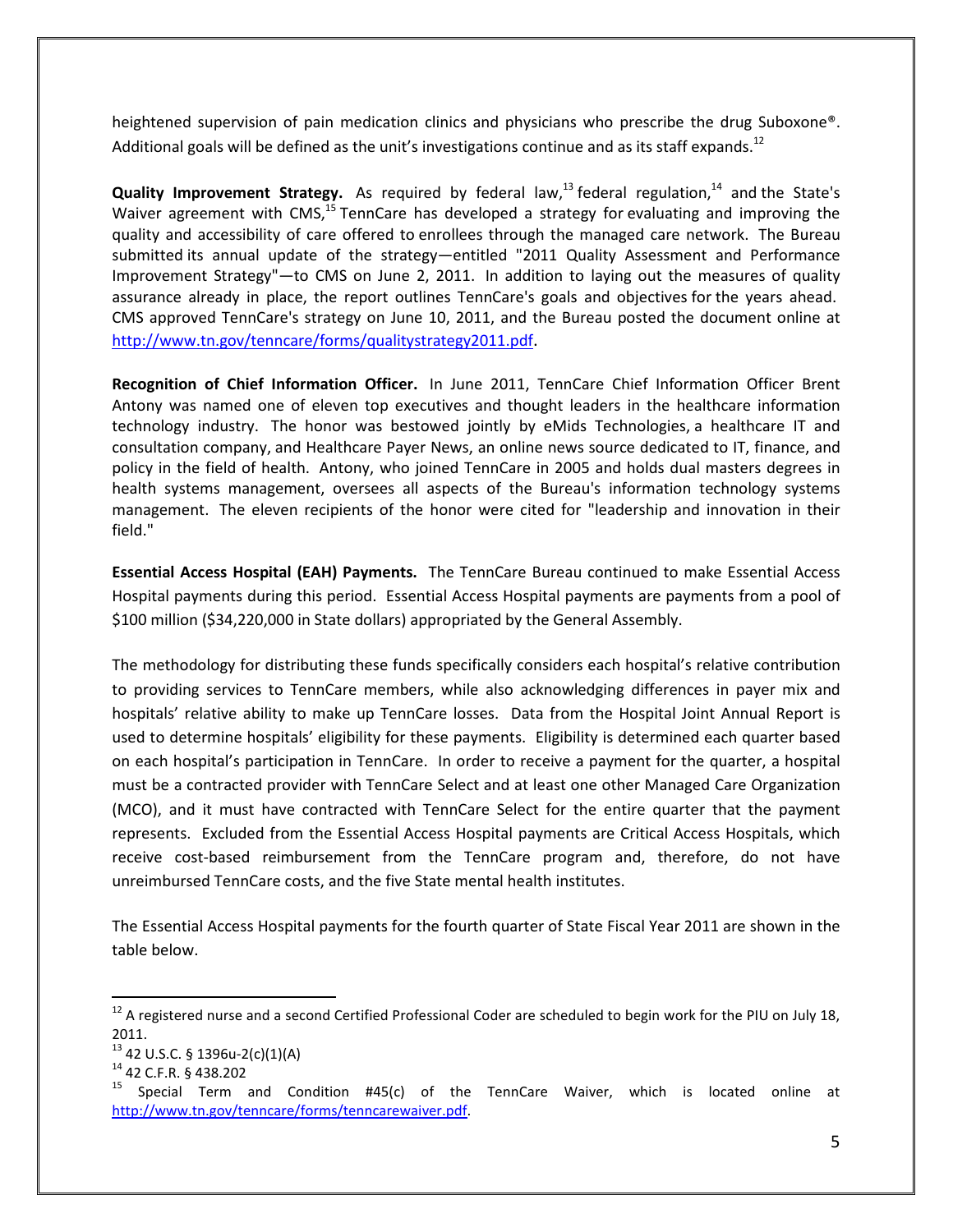| <b>Essential Access Hospital Payments for the Quarter</b> |  |  |  |
|-----------------------------------------------------------|--|--|--|
|-----------------------------------------------------------|--|--|--|

| <b>Hospital Name</b>                     | <b>County</b>            | <b>EAH Fourth Quarter FY 2011</b> |
|------------------------------------------|--------------------------|-----------------------------------|
| Regional Medical Center at Memphis       | <b>Shelby County</b>     | \$4,009,617                       |
| Vanderbilt University Hospital           | Davidson County          | \$3,067,589                       |
| <b>Erlanger Medical Center</b>           | <b>Hamilton County</b>   | \$1,780,356                       |
| Johnson City Medical Center (with        | Washington               |                                   |
| Woodridge)                               | County                   | \$1,384,124                       |
| University of Tennessee Memorial         |                          |                                   |
| Hospital                                 | <b>Knox County</b>       | \$1,296,650                       |
| Metro Nashville General Hospital         | Davidson County          | \$961,664                         |
| Methodist Healthcare - LeBonheur         | Shelby County            | \$820,482                         |
| Jackson - Madison County General         |                          |                                   |
| Hospital                                 | <b>Madison County</b>    | \$683,819                         |
| Parkridge Medical Center (with           |                          |                                   |
| Parkridge Valley)                        | <b>Hamilton County</b>   | \$518,939                         |
| Parkwest Medical Center (with            |                          |                                   |
| Peninsula)                               | <b>Knox County</b>       | \$451,752                         |
| East Tennessee Children's Hospital       | <b>Knox County</b>       | \$429,518                         |
| Methodist Healthcare - South             | <b>Shelby County</b>     | \$401,416                         |
| Methodist University Healthcare          | <b>Shelby County</b>     | \$384,454                         |
| Saint Jude Children's Research Hospital  | <b>Shelby County</b>     | \$350,321                         |
| Saint Francis Hospital                   | <b>Shelby County</b>     | \$325,971                         |
| Pathways of Tennessee                    | <b>Madison County</b>    | \$276,395                         |
| <b>Centennial Medical Center</b>         | Davidson County          | \$272,322                         |
| Skyline Medical Center (with Madison     |                          |                                   |
| Campus)                                  | Davidson County          | \$268,215                         |
| Saint Mary's Medical Center              | <b>Knox County</b>       | \$265,332                         |
| <b>Wellmont Holston Valley Medical</b>   |                          |                                   |
| Center                                   | <b>Sullivan County</b>   | \$260,937                         |
| Fort Sanders Regional Medical Center     | <b>Knox County</b>       | \$236,951                         |
| Maury Regional Hospital                  | Maury County             | \$234,727                         |
| <b>Delta Medical Center</b>              | <b>Shelby County</b>     | \$207,841                         |
| Methodist Healthcare - North             | Shelby County            | \$205,311                         |
| <b>University Medical Center</b>         | <b>Wilson County</b>     | \$187,484                         |
| <b>Baptist Hospital</b>                  | Davidson County          | \$186,988                         |
| <b>Skyridge Medical Center</b>           | <b>Bradley County</b>    | \$184,617                         |
| Middle Tennessee Medical Center          | <b>Rutherford County</b> | \$182,399                         |
| Parkridge East Hospital                  | <b>Hamilton County</b>   | \$181,789                         |
| <b>Wellmont Bristol Regional Medical</b> |                          |                                   |
| Center                                   | <b>Sullivan County</b>   | \$178,344                         |
|                                          | Montgomery               |                                   |
| <b>Gateway Medical Center</b>            | County                   | \$172,948                         |
| Ridgeview Psychiatric Hospital and       |                          |                                   |
| Center                                   | Anderson County          | \$167,170                         |
| Cookeville Regional Medical Center       | <b>Putnam County</b>     | \$165,387                         |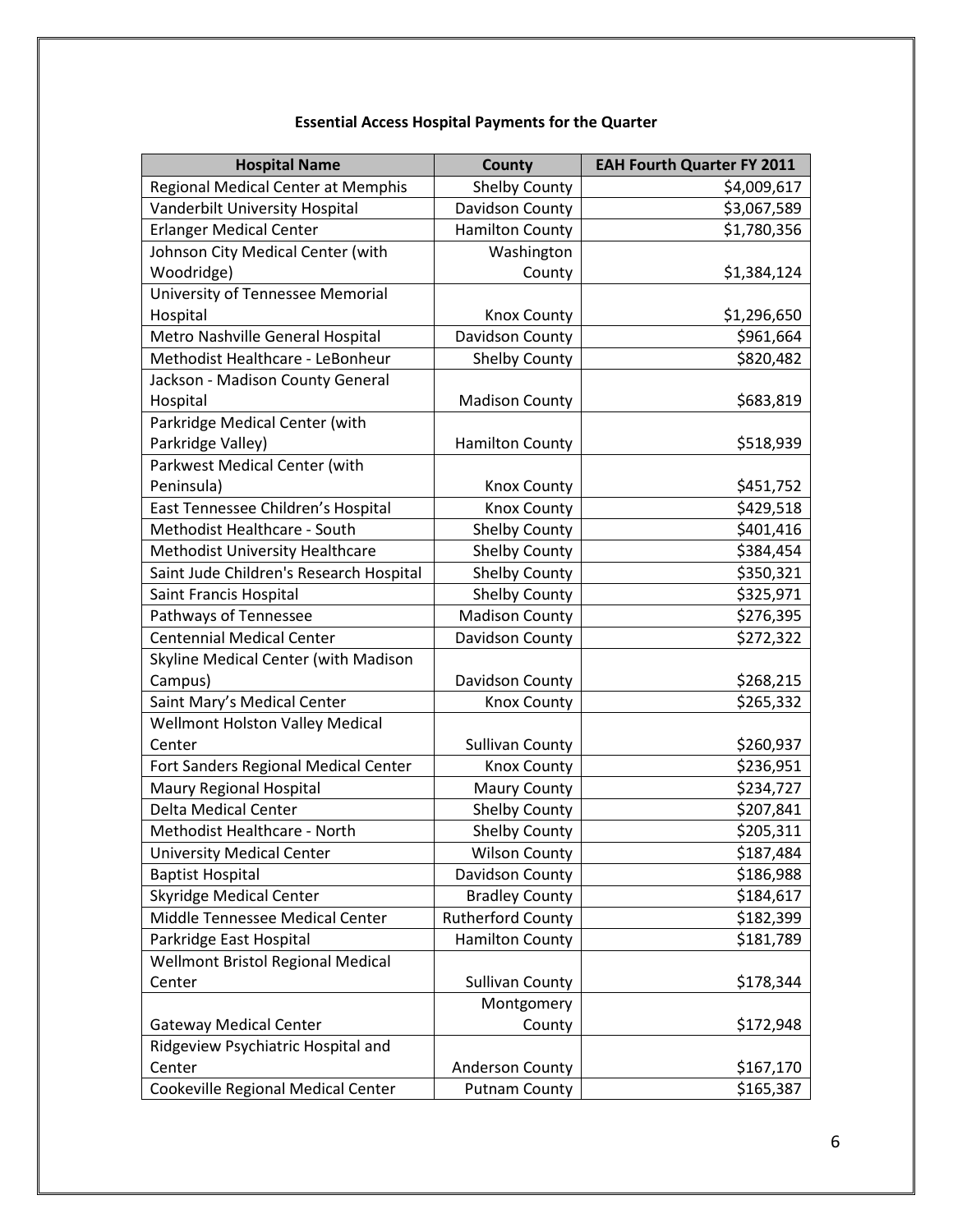| <b>Hospital Name</b>                       | <b>County</b>            | <b>EAH Fourth Quarter FY 2011</b> |
|--------------------------------------------|--------------------------|-----------------------------------|
| <b>NorthCrest Medical Center</b>           | <b>Robertson County</b>  | \$142,941                         |
| <b>Baptist Memorial Hospital for Women</b> | <b>Shelby County</b>     | \$141,735                         |
| Morristown - Hamblen Healthcare            |                          |                                   |
| System                                     | Hamblen County           | \$138,953                         |
| Fort Sanders Sevier Medical Center         | <b>Sevier County</b>     | \$135,878                         |
| <b>Summit Medical Center</b>               | Davidson County          | \$130,181                         |
| <b>Dyersburg Regional Medical Center</b>   | <b>Dyer County</b>       | \$122,834                         |
| <b>Sumner Regional Medical Center</b>      | <b>Sumner County</b>     | \$118,904                         |
| Southern Hills Medical Center              | Davidson County          | \$110,898                         |
| Jellico Community Hospital                 | Campbell County          | \$107,721                         |
| Methodist Medical Center of Oak Ridge      | Anderson County          | \$106,284                         |
| <b>Sweetwater Hospital Association</b>     | Monroe County            | \$106,089                         |
| <b>Blount Memorial Hospital</b>            | <b>Blount County</b>     | \$99,879                          |
| <b>Horizon Medical Center</b>              | Dickson County           | \$99,199                          |
| Saint Mary's Medical Center of             |                          |                                   |
| Campbell County                            | Campbell County          | \$97,663                          |
| <b>StoneCrest Medical Center</b>           | <b>Rutherford County</b> | \$97,457                          |
| <b>Baptist Hospital of Cocke County</b>    | Cocke County             | \$96,445                          |
| <b>Baptist Memorial Hospital - Tipton</b>  | <b>Tipton County</b>     | \$88,580                          |
| <b>Bolivar General Hospital</b>            | Hardeman County          | \$88,347                          |
| <b>Hardin Medical Center</b>               | <b>Hardin County</b>     | \$87,442                          |
| <b>Wellmont Hawkins County Memorial</b>    |                          |                                   |
| Hospital                                   | <b>Hawkins County</b>    | \$83,487                          |
| Jamestown Regional Medical Center          | <b>Fentress County</b>   | \$81,329                          |
| <b>Humboldt General Hospital</b>           | <b>Gibson County</b>     | \$80,658                          |
| <b>Sycamore Shoals Hospital</b>            | <b>Carter County</b>     | \$77,231                          |
| <b>Henry County Medical Center</b>         | <b>Henry County</b>      | \$76,486                          |
| Regional Hospital of Jackson               | <b>Madison County</b>    | \$75,813                          |
|                                            | Cumberland               |                                   |
| <b>Cumberland Medical Center</b>           | County                   | \$75,301                          |
| Harton Regional Medical Center             | Coffee County            | \$73,442                          |
|                                            | Washington               |                                   |
| North Side Hospital                        | County                   | \$72,190                          |
| <b>Roane Medical Center</b>                | Roane County             | \$68,150                          |
| <b>Grandview Medical Center</b>            | <b>Marion County</b>     | \$67,956                          |
| Lakeway Regional Hospital                  | Hamblen County           | \$66,798                          |
| United Regional Medical Center             | <b>Coffee County</b>     | \$66,111                          |
| Southern Tennessee Medical Center          | <b>Franklin County</b>   | \$65,439                          |
| <b>Heritage Medical Center</b>             | <b>Bedford County</b>    | \$64,187                          |
| <b>Erlanger North Hospital</b>             | <b>Hamilton County</b>   | \$61,362                          |
| Baptist Memorial Hospital - Union City     | <b>Obion County</b>      | \$58,749                          |
| Saint Mary's Jefferson Memorial            |                          |                                   |
| Hospital, Inc.                             | Jefferson County         | \$58,054                          |
| <b>Athens Regional Medical Center</b>      | <b>McMinn County</b>     | \$57,074                          |
| Takoma Regional Hospital                   | <b>Greene County</b>     | \$56,793                          |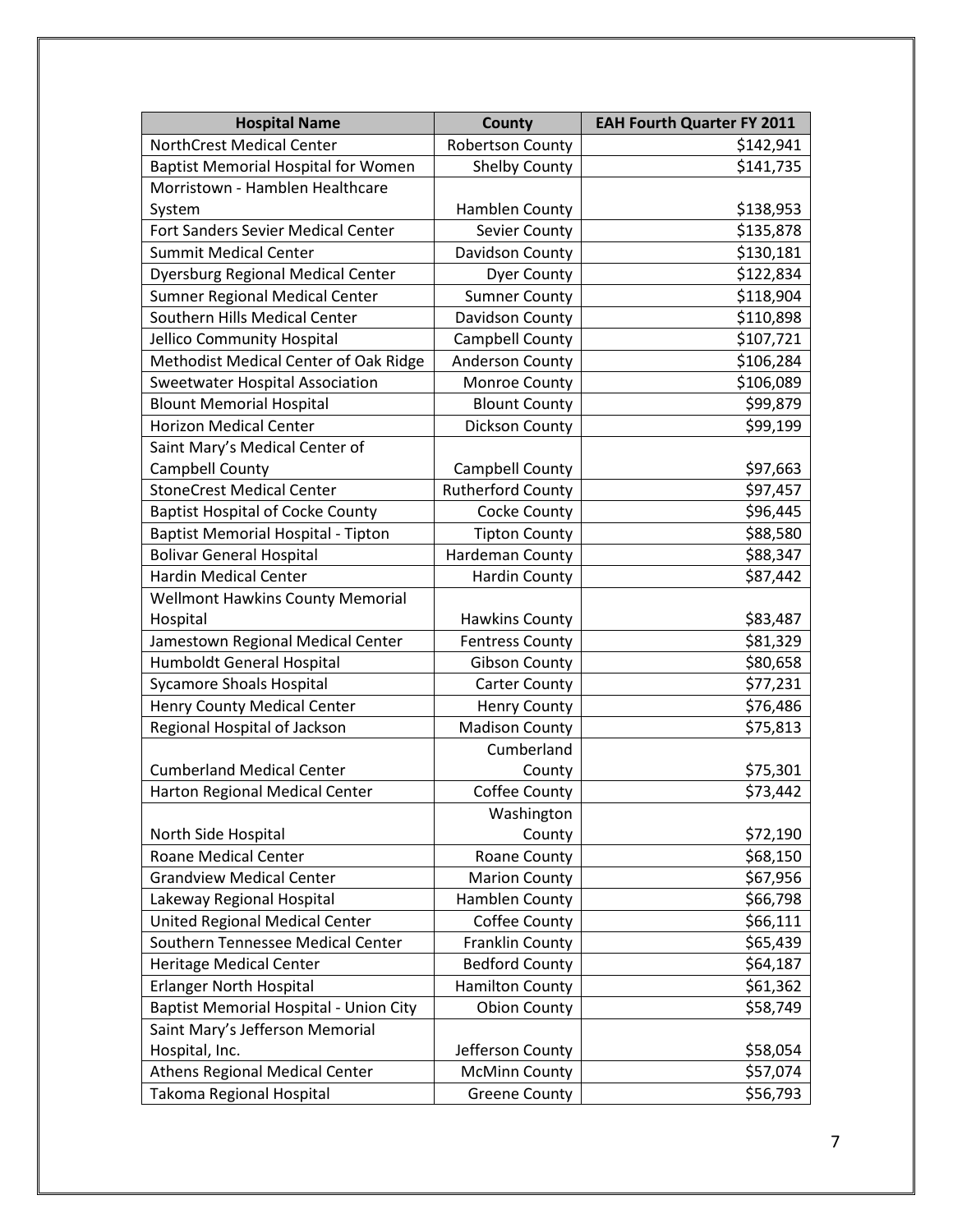| <b>Hospital Name</b>                   | County                  | <b>EAH Fourth Quarter FY 2011</b> |
|----------------------------------------|-------------------------|-----------------------------------|
| <b>River Park Hospital</b>             | <b>Warren County</b>    | \$56,771                          |
| <b>Community Behavioral Health</b>     | <b>Shelby County</b>    | \$56,435                          |
| <b>Lincoln Medical Center</b>          | <b>Lincoln County</b>   | \$55,462                          |
| Skyridge Medical Center - West         | <b>Bradley County</b>   | \$54,220                          |
| <b>McNairy Regional Hospital</b>       | <b>McNairy County</b>   | \$52,094                          |
| <b>Haywood Park Community Hospital</b> | Haywood County          | \$47,062                          |
| Crockett Hospital                      | Lawrence County         | \$46,400                          |
| Livingston Regional Hospital           | <b>Overton County</b>   | \$45,367                          |
| <b>Claiborne County Hospital</b>       | Claiborne County        | \$40,805                          |
| <b>Volunteer Community Hospital</b>    | <b>Weakley County</b>   | \$40,227                          |
| Hillside Hospital                      | <b>Giles County</b>     | \$34,781                          |
| Riverview Regional Medical Center -    |                         |                                   |
| <b>North</b>                           | Smith County            | \$34,019                          |
| <b>Gibson General Hospital</b>         | <b>Gibson County</b>    | \$32,104                          |
| <b>Wayne Medical Center</b>            | <b>Wayne County</b>     | \$30,442                          |
| Methodist Healthcare - Fayette         | <b>Fayette County</b>   | \$30,043                          |
| McKenzie Regional Hospital             | <b>Carroll County</b>   | \$24,007                          |
| White County Community Hospital        | <b>White County</b>     | \$22,454                          |
| <b>Baptist Memorial Hospital -</b>     |                         |                                   |
| Huntingdon                             | <b>Carroll County</b>   | \$21,689                          |
| <b>Henderson County Community</b>      |                         |                                   |
| Hospital                               | <b>Henderson County</b> | \$20,289                          |
| <b>Portland Medical Center</b>         | <b>Sumner County</b>    | \$19,112                          |
| <b>Emerald Hodgson Hospital</b>        | <b>Franklin County</b>  | \$15,254                          |
|                                        | Washington              |                                   |
| Johnson City Specialty Hospital        | County                  | \$15,094                          |
| <b>TOTAL</b>                           |                         | \$25,000,000                      |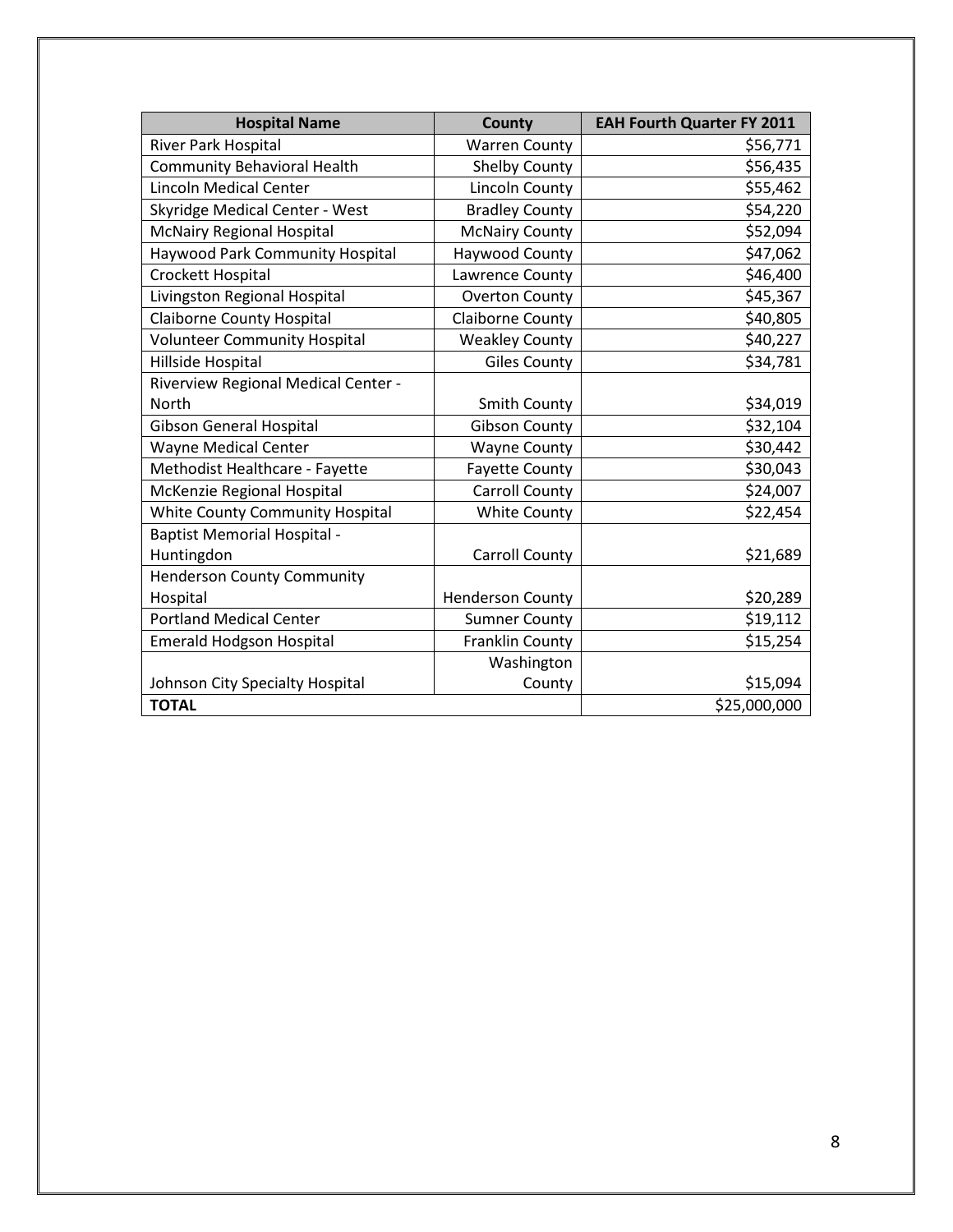## **Number of Recipients on TennCare and Costs to the State**

At the end of the period April 1, 2011, through June 30, 2011, there were 1,190,255 Medicaid eligibles and 29,743 Demonstration eligibles enrolled in TennCare, for a total of 1,219,998 persons.

Estimates of TennCare spending for the fourth quarter are summarized in the table below.

|                               | 4 <sup>th</sup> Quarter* |
|-------------------------------|--------------------------|
| Spending on MCO services**    | \$1,860,223,000          |
| Spending on dental services   | \$49,169,000             |
| Spending on pharmacy services | \$192,562,000            |
| Medicare "clawback"***        | \$34,338,000             |

*\*These figures are cash basis as of June 30 and are unaudited.*

*\*\*This figure includes Integrated Managed Care MCO expenditures.*

*\*\*\*The Medicare Part D clawback is money states pay to the federal government to help offset costs the federal government incurs by covering the prescription benefit for enrollees who have both Medicare and Medicaid.*

## **Viability of MCCs in the TennCare Program**

**Claims payment analysis.** TennCare's prompt pay requirements may be summarized as shown below.

| <b>Entity</b> | <b>Standard</b>                                                       | <b>Authority</b>        |
|---------------|-----------------------------------------------------------------------|-------------------------|
| <b>MCOs</b>   | 90% of clean claims for payment for services delivered to             | $T.C.A. § 56-32-126(b)$ |
|               | TennCare enrollees are paid within 30 calendar days of the            |                         |
| (non-CHOICES  | receipt of such claims.                                               |                         |
| services)     |                                                                       |                         |
|               | 99.5% of all provider claims are processed, and, if                   |                         |
|               | appropriate, paid within 60 calendar days of receipt.                 |                         |
| <b>MCOs</b>   | 90% of clean electronically submitted Nursing Facility and            | TennCare contract       |
| (CHOICES      | applicable Home and Community Based Services claims <sup>16</sup> are |                         |
| services)     | processed and paid with 14 calendar days of receipt.                  |                         |
|               |                                                                       |                         |
|               | 99.5% of clean electronically submitted Nursing Facility and          |                         |
|               | applicable Home and Community Based Services claims <sup>17</sup> are |                         |
|               | processed and paid within 21 calendar days of receipt.                |                         |
| <b>DBM</b>    | 90% of clean claims for payment for services delivered to             | TennCare contract       |
|               | TennCare enrollees are processed, and, if appropriate, paid           | and in accordance       |

<sup>&</sup>lt;sup>16</sup> Excludes Personal Emergency Response Systems (PERS), assistive technology, minor home modifications, and pest control claims. Claims for delivery of these services are handled like general MCO claims.  $17$  Ibid.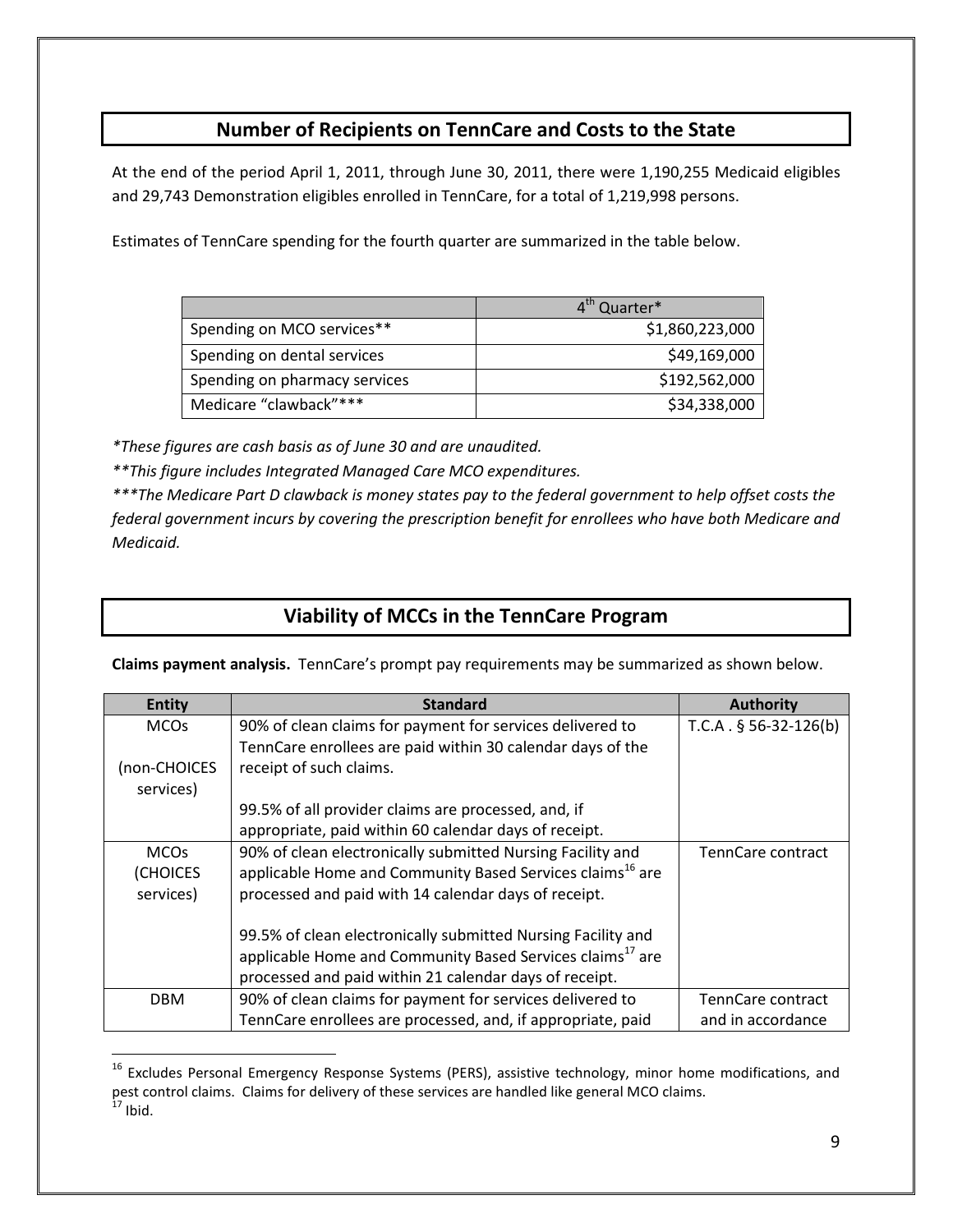| <b>Entity</b> | <b>Standard</b>                                              | <b>Authority</b>      |
|---------------|--------------------------------------------------------------|-----------------------|
|               | within 30 calendar days of the receipt of such claims.       | with T.C.A . § 56-32- |
|               |                                                              | 126(b)                |
|               | 99.5% of all provider claims are processed, and, if          |                       |
|               | appropriate, paid within 60 calendar days of receipt.        |                       |
| <b>PBM</b>    | 100% of all clean claims submitted by pharmacy providers are | TennCare contract     |
|               | paid within 10 calendar days of receipt.                     |                       |

The MCOs, the DBM, $^{18}$  and the PBM are required to submit monthly claims data files of all TennCare claims processed to the Tennessee Department of Commerce and Insurance (TDCI) for verification of statutory and contractual prompt pay compliance. The plans are required to separate their claims data by TennCare Contract (i.e., East, Middle, or West Grand Region) and by subcontractor (i.e., claims processed by a vision benefits manager). Furthermore, the MCOs are required to identify separately non-emergency transportation (NEMT) claims in the data files. Finally, the MCOs are required to submit separate claims data files representing a subset of electronically submitted Nursing Facility and applicable Home and Community Based Services claims for the CHOICES enrollees. TDCI then performs an analysis and reports the results of the prompt pay analyses by NEMT and CHOICES claim types, by subcontractor, by TennCare contract, and by total claims processed for the month.

If an MCO does not comply with the prompt pay requirements based on the total claims processed in a month, TDCI has the statutory authority to levy an administrative penalty of \$10,000 for each month of non-compliance after the first instance of non-compliance was reported to the plan. The TennCare Bureau can also assess liquidated damages pursuant to the terms of the TennCare Contract. If the DBM and PBM do not meet their contractual prompt pay requirements, only the TennCare Bureau can assess applicable liquidated damages against these entities.

**Net worth requirement.** By statute, the minimum net worth requirement for each TennCare MCO is calculated based on premium revenue for the most recent calendar year.

TDCI's calculations for the net worth requirement reflect payments made for the calendar year ended December 31, 2010. The TennCare Contract further requires the TennCare MCOs to establish an enhanced net worth based on projected additional annual premiums for the CHOICES program. TDCI based the net worth requirement calculation on the greater of total projected premiums, reported premiums, or cash premiums for calendar year 2010. During this quarter, the MCOs submitted their National Association of Insurance Commissioners (NAIC) First Quarter 2011 Financial Statement. As of March 31, 2011, TennCare MCOs reported net worth as indicated in the table below.

|                                    | <b>Net Worth</b><br>Requirement | Reported<br><b>Net Worth</b> | Excess/<br>(Deficiency) |
|------------------------------------|---------------------------------|------------------------------|-------------------------|
| AmeriGroup Tennessee               | \$17,616,712                    | \$178,060,815                | \$160,444,103           |
| UnitedHealthcare Plan of the River | \$53,559,633                    | \$416,911,342                | \$363,351,709           |

 $18$  Since Delta Dental did not begin operations until October 1, 2010, the previous DBM's compliance with prompt pay requirements continues to be analyzed during its claims run-out period.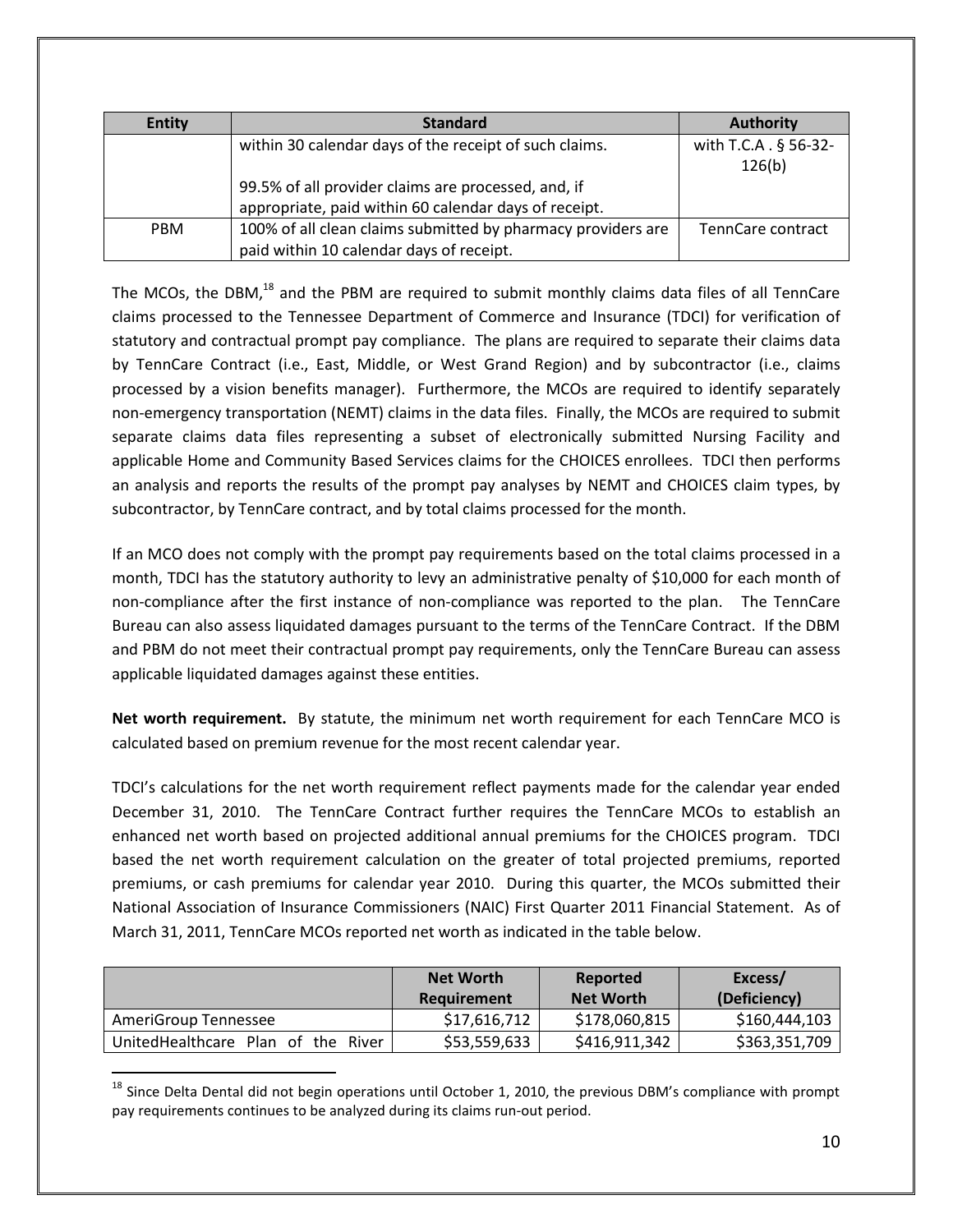|                                                             | <b>Net Worth</b><br><b>Requirement</b> | Reported<br><b>Net Worth</b> | Excess/<br>(Deficiency) |
|-------------------------------------------------------------|----------------------------------------|------------------------------|-------------------------|
| (UnitedHealthcare Community<br>Valley<br>Plan)              |                                        |                              |                         |
| Volunteer State Health Plan (BlueCare<br>& TennCare Select) | \$34,651,682                           | \$129,086,781                | \$94,435,099            |

All TennCare MCOs met their minimum net worth requirements as of March 31, 2011.

### **Success of Fraud Detection and Prevention**

The mission of the OIG is: *To identify, investigate, and prosecute persons who commit fraud or abuse against the TennCare program and to recoup money owed to the State of Tennessee.* The OIG staff receives case information from a variety of sources including: local law enforcement, the TennCare Bureau, Health Related Boards (HRB), the Department of Human Services (DHS), other state agencies, health care providers, Managed Care Contractors (MCCs), and the general public via the OIG web site, fax, written correspondence, and phone calls to the OIG hotline. The statistics for the fourth quarter of the 2010 - 2011 fiscal year are as follows:

### **Summary of Enrollee Cases**

|                       | Quarter | <b>Grand Total to Date</b><br>(since creation of OIG in July 2004) |
|-----------------------|---------|--------------------------------------------------------------------|
| Cases Received        | 1.566   | 133.996                                                            |
| Abuse Cases Received* | 1.169   | 62,595                                                             |

*\* Abuse cases may be referred to the appropriate Managed Care Organization (MCO), the TennCare Bureau, or DHS for further review/action.*

### **Court Fines & Costs Imposed**

|                                  | <b>Grand Total</b> |
|----------------------------------|--------------------|
| <b>Fines</b>                     | \$470,712.00       |
| <b>Court Costs &amp; Taxes</b>   | \$188,033.48       |
| <b>Court Ordered Restitution</b> | \$1,725,179.34     |
| Drug Funds/Forfeitures           | \$416,852.90       |

The OIG aggressively pursues enrollees who have apparently committed fraud or abuse against the TennCare program. The primary criminal case types are: drug cases (drug diversion, drug seekers, doctor shopping, and forging prescriptions), reporting a false income, access to other insurance, and ineligible individuals using a TennCare card.